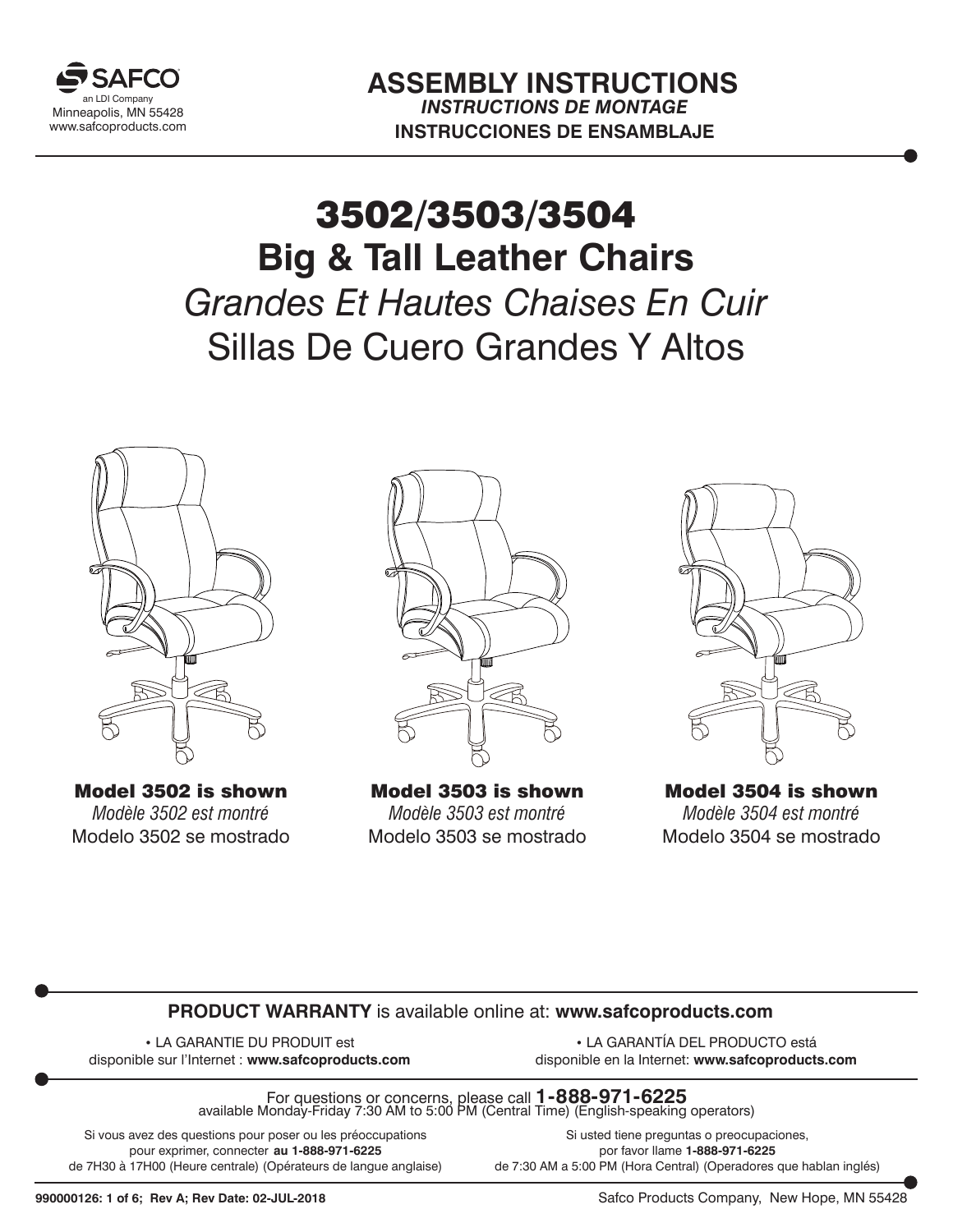| PARTS LIST / LISTE DES PIÈCES / LISTA DE PIEZAS |                                                          |                               |                                             |
|-------------------------------------------------|----------------------------------------------------------|-------------------------------|---------------------------------------------|
| CODE /<br> CODIGO                               | <b>DESCRIPTION / DESCRIPTION / DESCRIPCIÓN</b>           | QTY.<br>QUANTITÉ/<br>CANTIDAD | PART NO. /<br>Nº DE PIECE / NO.<br>DE PIEZA |
| $^{\circledR}$                                  | <b>Base</b> / Base / Base                                |                               | 205000086                                   |
| $^\circledR$                                    | Cylinder / Cylindre / Cilindro                           |                               | 210000050                                   |
| $^\copyright$                                   | Mechanism / Mécanisme / Mecanismo                        |                               | 215000021                                   |
| $^{\circledR}$                                  | Seat Assembly / Assemblée De Siège / Montaje Del Asiento |                               | 220000072                                   |
| $\circled$                                      | <b>Back</b> / <i>Arrière</i> / Espalda                   |                               |                                             |
|                                                 | For 3502                                                 |                               | 230000015                                   |
|                                                 | For 3503                                                 |                               | 230000016                                   |
|                                                 | For 3504                                                 |                               | 230000017                                   |
| Œ.                                              | <b>Arms</b> / $Bras$ / Brazos                            | $\overline{2}$                | 240000007                                   |

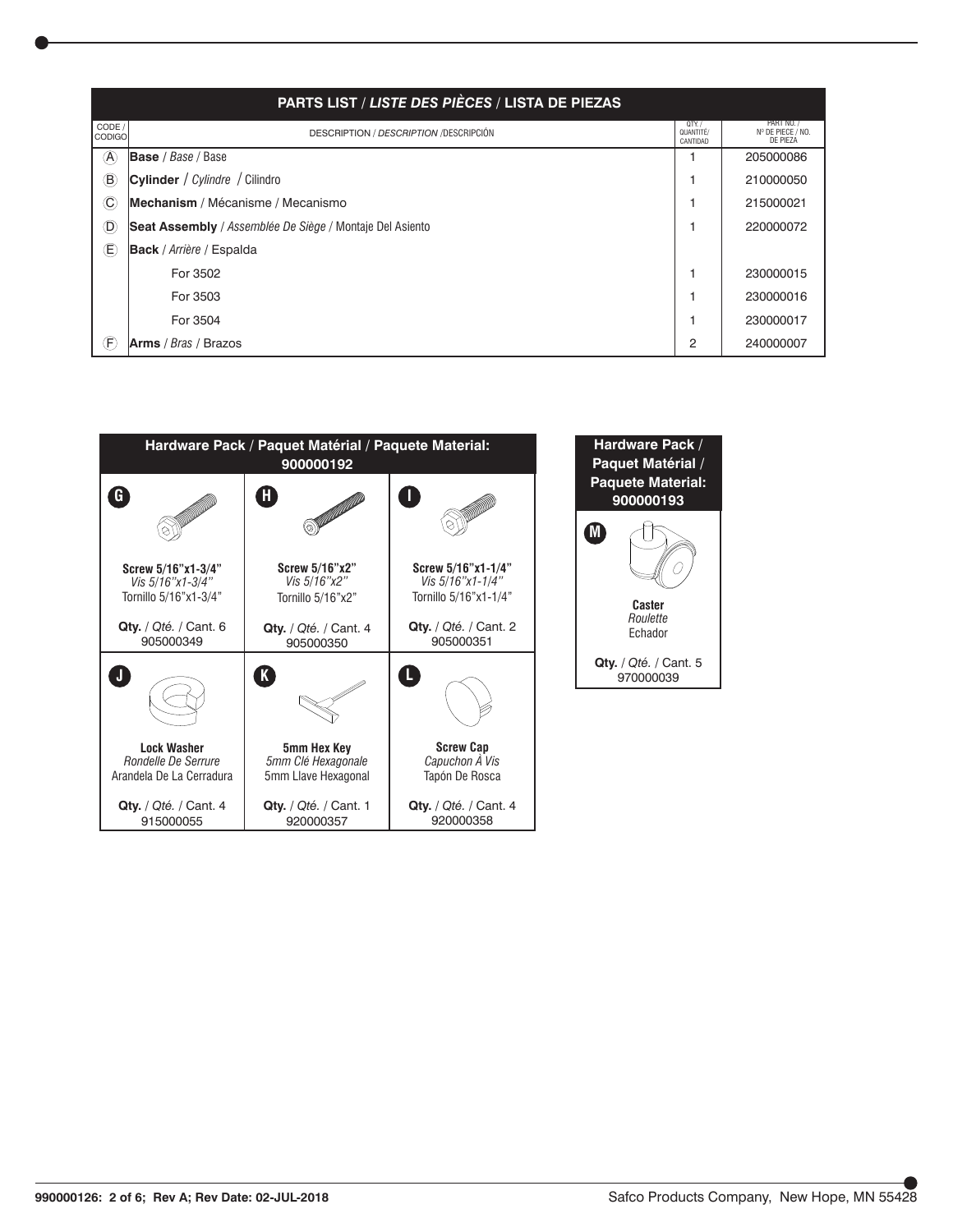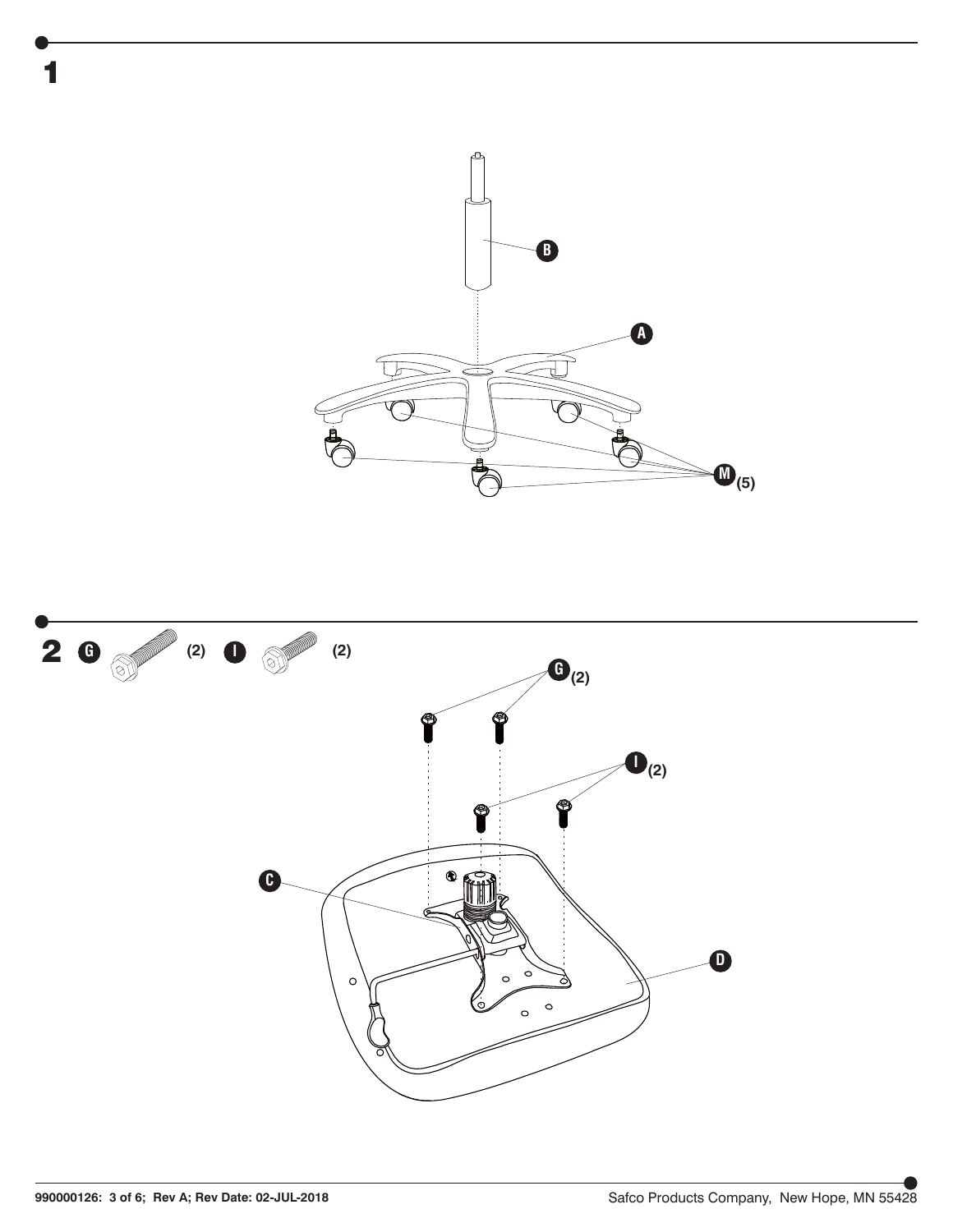

#### Be Sure To Tighten (G) Screws.

*S'assurer De Serrer (G) Les Vis.* Asegúrese De Apretar (G) Los Tornillos.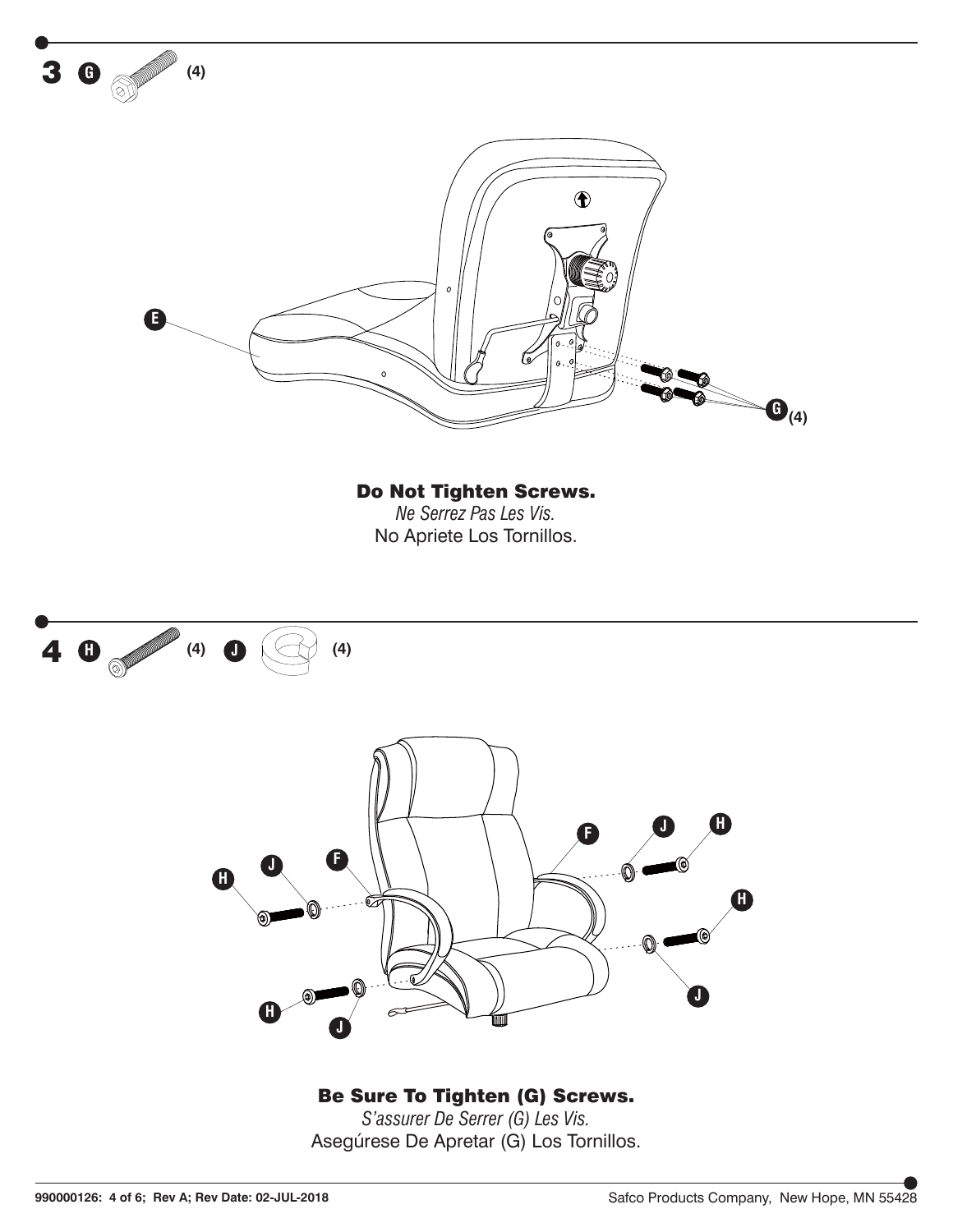